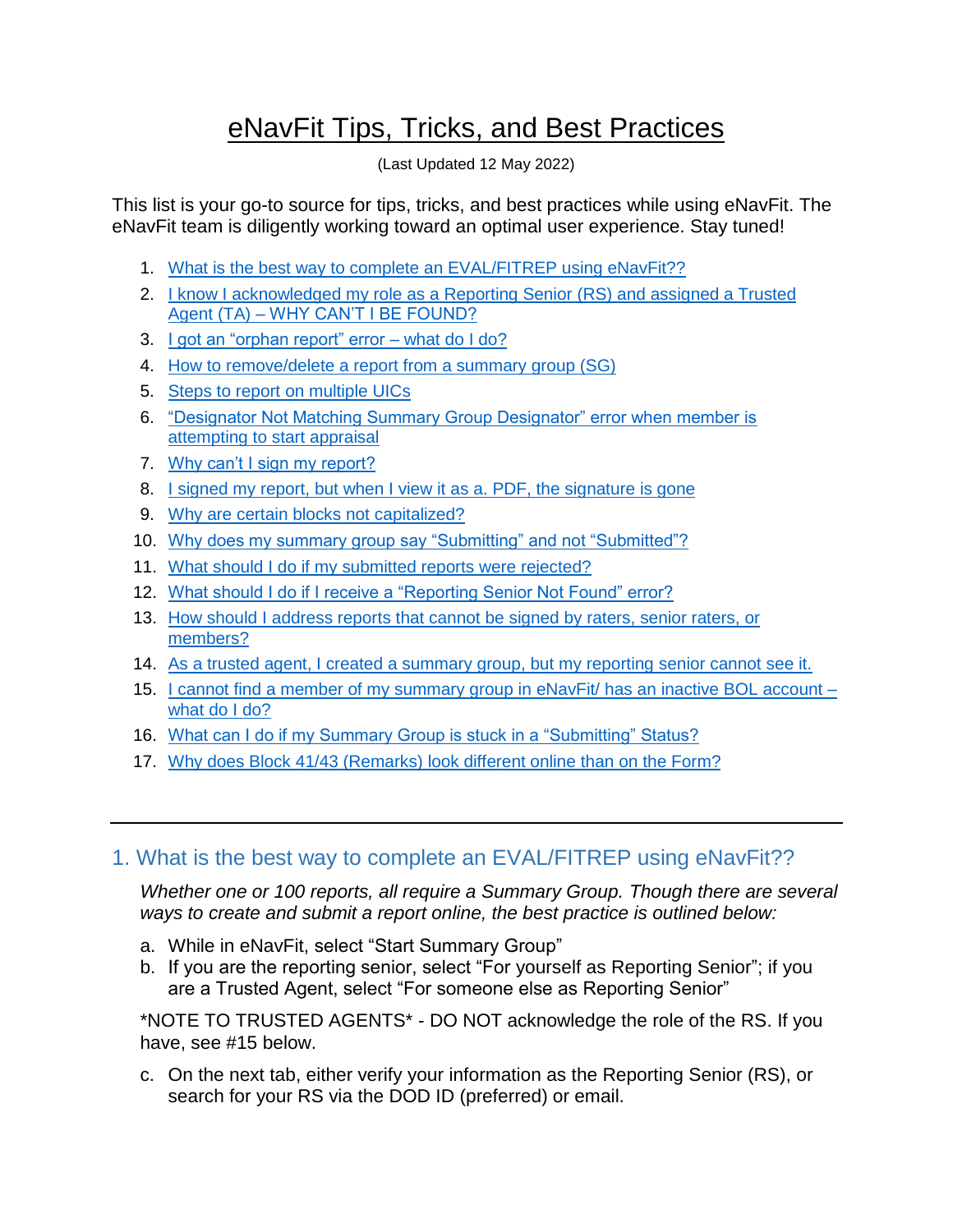- d. "Summary Group" tab name the Summary Group (SG) (name, grade, period of report, date, etc…) and populate the SG info
- e. "Reviewer Templates" tab build now, or add later under "Manage SG". Remember, E7 and above reports do not have Raters/Senior Raters. If a reviewer template is desired, leave the "type" blank. Also, "Regular RS" is for concurrent reports only.
- f. "Members" add all members of the summary group here. THIS WILL CREATE A SHELL REPORT FOR THE MEMBER TO ACCESS. As long as the SG is in an "Active" status, the member can view and edit their report via "Manage Appraisal" > "My Appraisal".
- g. "Review" ensure everything looks correct the SG; hit the blue "Submit" button

\*NOTE\* - Members do not need to start their own report if added to a SG

<span id="page-1-0"></span>2. I know I acknowledged my role as a Reporting Senior (RS) and assigned a Trusted Agent (TA) – WHY CAN'T I BE FOUND?

For RS acknowledgement, a key step is getting missed  $-$  clicking on the blue "Submit" button after acknowledgement. Without doing that, the system does not update with the new RS information.

**Submit** 

Similarly, after sharing your queue with your TA, you must select "Start Process".

Start Process

# <span id="page-1-1"></span>3. I got an "orphan report" error – what do I do?

*This error occurs when there are two of the same reports, likely from one created when the member was added to the SG, then the member started one on their own.*

- a. Change the affected Summary Group status back to "Active"
- b. Download the Appraisal Manager (select the "Download" button that appears when you open a Summary group [Manage Summary Group > Active > Open]), the file name should be "eNavFit-FE Manager-XXX", save to preferred location.
- c. Once the Appraisal Manager is saved, return to the opened summary group and change the status to "Delete". Select "Ok" to the pop-up, then select save. After saving, close the SG Task browser window
- d. Select the "Start Summary Group" tab
- e. Select "Upload Offline Form"
- f. Select "Browse", locate the downloaded Summary Group, upload here
- g. Once the file appears with the file size on screen, select submit. \*\*NOTE\*\* You may receive an email saying the upload failed, but this is another issue we are researching. Please ignore and continue to the next step.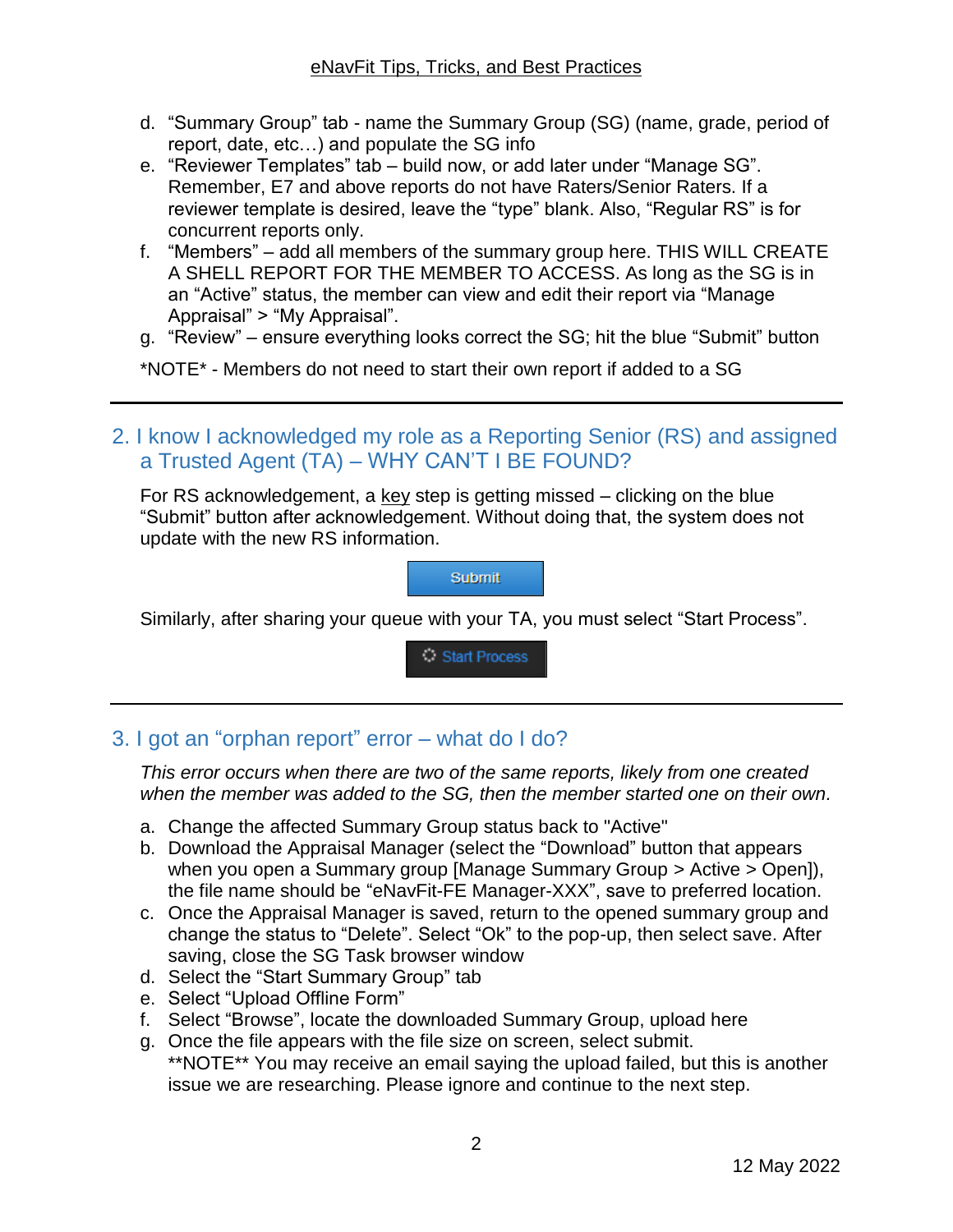- h. Select the "Manage Summary Group" tab
- i. Locate and "Open" the uploaded Summary Group (should be named the same as the original)
- j. Change the Summary Group status to "Sign" (the system should move the summary group to a sign status if the above steps successfully cleared the orphan error)

## <span id="page-2-0"></span>4. How to remove/delete a report from a summary group (SG)

*There are two options (potential future enhancement to make this easier):*

#### **a. Delete Online**

- 1) Open the SG with the report that needs to be removed
- 2) Change the SG status to "Active"
- 3) Select the "Reports" Tab
- 4) Select the show/hide toggle next to the member who needs to be removed
- 5) Under the "Reports" tab; toggle the "Ops Cdr" switch on
- 6) Select "Remove" from the member status dropdown
- 7) Select "ok" in the pop-up
- 8) Select "Save"
- 9) Close "SG Task" Browser window
- 10) Select "Manage Appraisal" from the main menu options
- 11) Select "Appraisals I have Access To"
- 12) Select "Open" next to the report for the member you removed
- 13) The report should open in the Appraisal Task browser window; once opened, select the "Delete" button
- 14) Select "Ok" in the pop-up
- 15) System auto-saves and refreshes. After the refresh, close the appraisal task browser window
- 16) Select the Manage Appraisal option to refresh your lists
- 17) Select "Appraisals I have Access To"
- 18) Report should be deleted

 $\sim$  OR  $\sim$ 

#### **b. Delete Offline**

- 1) Open the SG via "Manage SG" tab
- 2) Change SG status to "Active"
- 3) While on the "Reporting Senior" tab, select "Download"
- 4) Select "ok" in the pop-up
- 5) Select "Save As" for the "eNavFit-FE Manager-…" .PDF; save to local desktop or preferred folder.
- 6) Open the .PDF file using Adobe Reader, click "Enable All Options" if prompted.
- 7) Click on the black folder icon (View/Edit) next to the report that needs removed.
- 8) Under "Status", click "Delete", save the .PDF at the top left.
- 9) Upload the .PDF via "Start SG" tab > "Upload an Offline Form".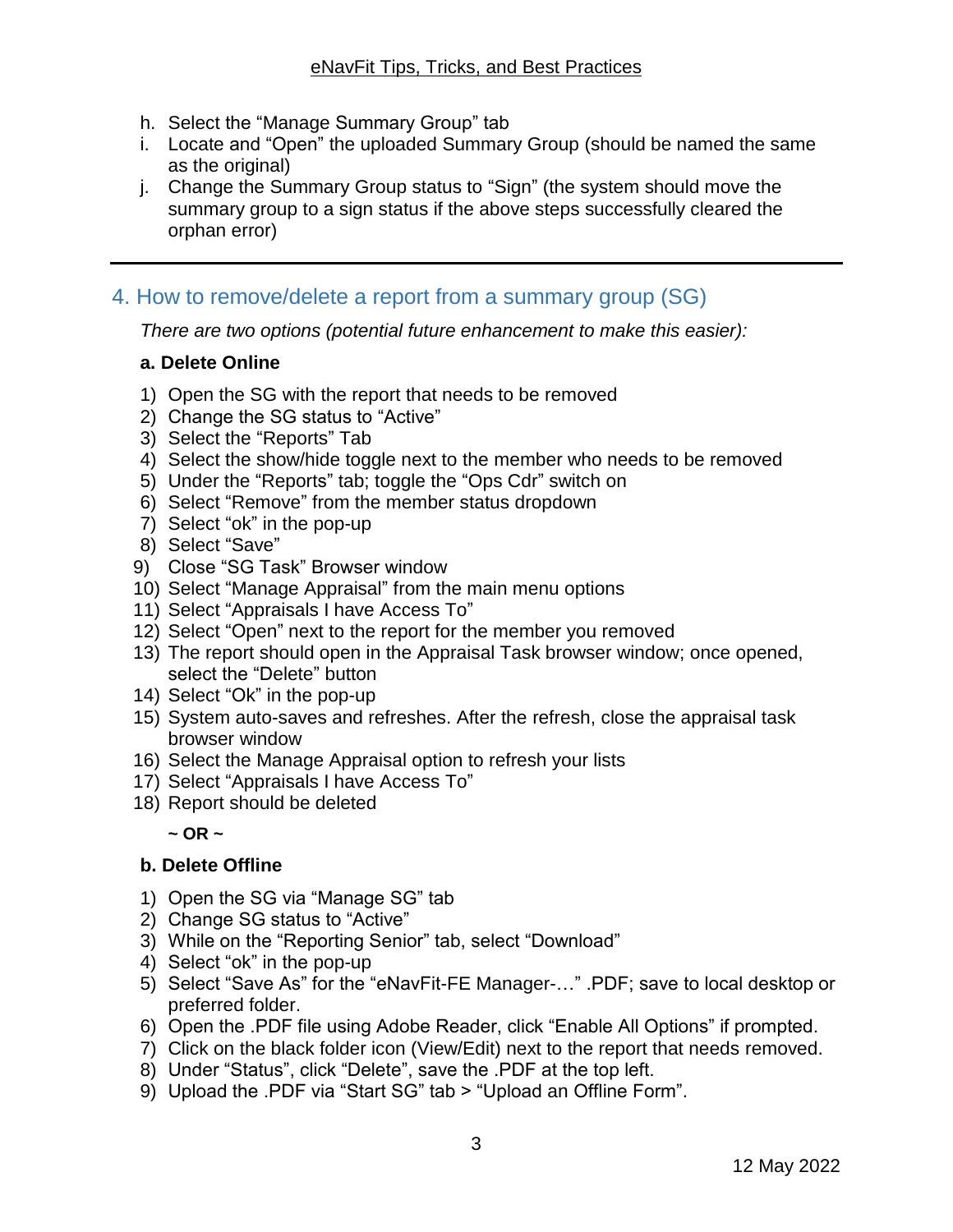- 10) Ensure to wait for the progress bar to show complete, then select "Submit"
- 11) Open the SG, verify that the report has been deleted.

# <span id="page-3-0"></span>5. Steps to report on multiple UICs

UPDATE – "DUAL-HATTED" toggle no longer required to be on. Ensure reporting seniors re-acknowledge their role with the toggle off, unless they are officially designated as dual-hatted on the SNDL.

# 6. "Designator Not Matching Summary Group Designator" error when member is attempting to start appraisal

*The trusted agent or reporting senior will need to add the member to the summary group by completing the following steps:*

- k. Open the Summary Group that the member needs to be added to
- l. Ensure the SG status is "Active"
- m. Select the Reports Tab
- n. Select the "Show/Add" Toggle
- o. Search for the Member by DODID or email address associated with their BOL account
- p. Select "Add"
- q. Select "Save"

# <span id="page-3-1"></span>7. Why can't I sign my report?

*Though not all-inclusive, below are some of the common reasons why a member cannot sign a report:*

- r. On a FITREP, a reviewer has been assigned as either a "Rater" or "Senior Rater." FITREPs do not have either, so when a reviewer is assigned to a FITREP, it creates an error in the system, and the member cannot sign (or even see) the report.
- s. On any report type, the RS was selected as the "Regular RS" in the reviewer list. "Regular RS" is only for Concurrent reports. If not a Concurrent report, this will create an error, and the report cannot be signed.
- t. The SG status has not been shifted to "Sign." The only two instances when either the Reporting Senior or Trusted Agent must manually change the status of the SG are from "Active" to "Route" and from "Reviewed" to "Sign". All other status changes occur automatically when all actions are complete within a status.
- <span id="page-3-2"></span>8. I signed my report, but when I view it as a. PDF, the signature is gone

*This is a known issue that is being actively addressed. In the meantime:*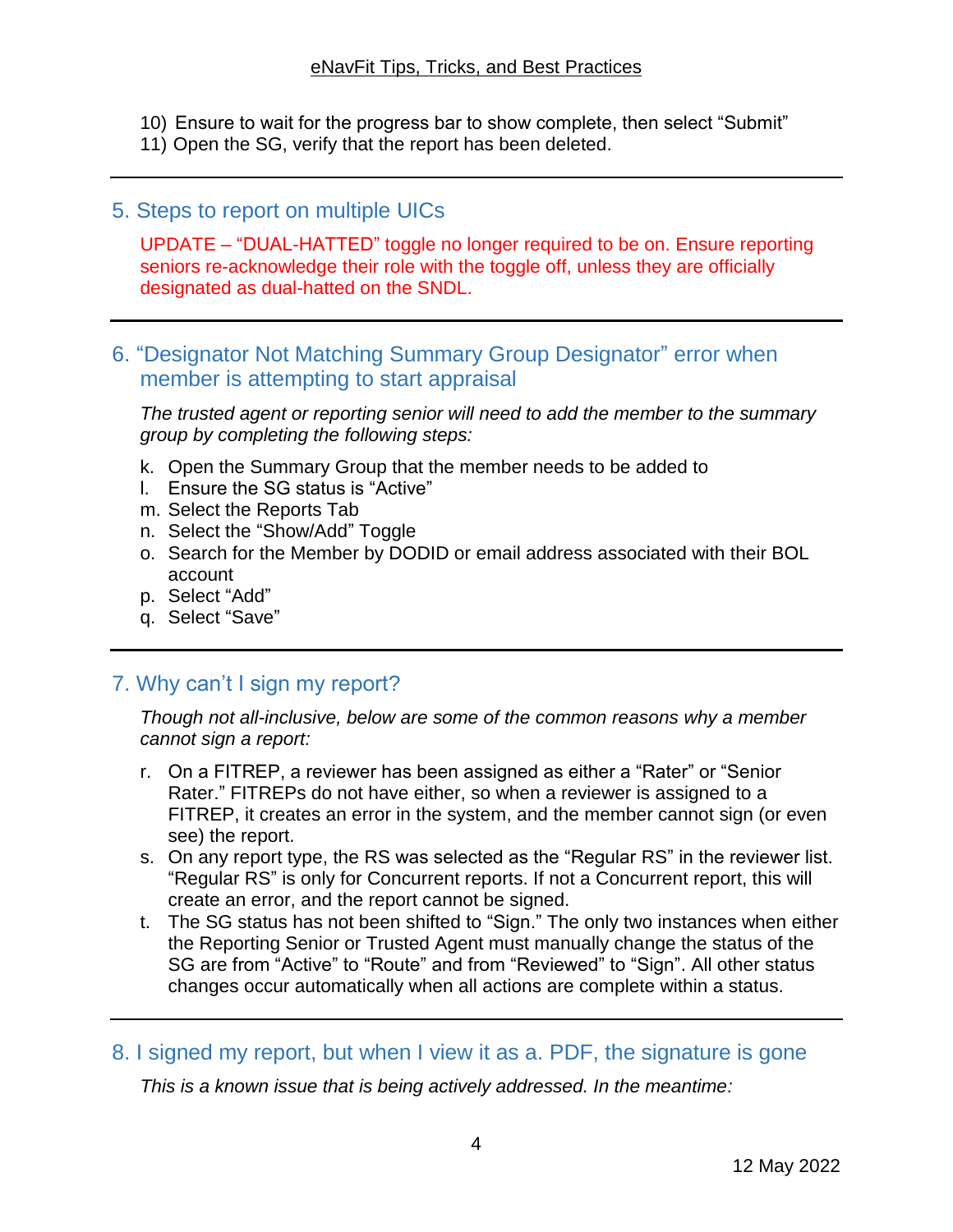- u. Reporting Senior or Trusted Agent, change the status of the Summary Group back to "Active." This will clear out all signatures.
- v. Change the status to "Sign" and save.
- w. Once all roles have signed all reports, the status should change to "signed."
- x. Open each report as a. PDF (select "View Report" under "Manage Summary Group") to ensure the digital signatures are present (this is also good practice to ensure the Remarks block looks the way it is supposed to).
- y. If all signatures are present, submit to PERS.
- z. If the above does not work, try applying "alt sigs" to the Rater/Senior Rater.

NOTE – ENSURE NOT TO CLICK "SAVE" AFTER SIGNING. SIGNING AUTOMATICALLY PROMPTS A SYSTEM SAVE. CLICKING "SAVE" CAN CAUSE THE SYSTEM TO SENSE A POST-SIGNATURE CHANGE, AND CLEAR ALL SIGNATURES.

<span id="page-4-0"></span>9. Why are certain blocks not capitalized?

#### *Note: This issue should be corrected as of 15 Apr 2022*

Adobe User Experience has limited spell-check capabilities. Although blocks may appear automatically capitalized while in eNavFit, the report will reflect whatever case it was typed in. If a block is required to be capitalized, ensure to input it with the Caps Lock on. **Additionally, always select "View Report" to ensure everything looks correct, to include required case-sensitive blocks.**

### <span id="page-4-1"></span>10. Why does my summary group say "Submitting" and not "Submitted"?

There are several reasons that a Summary Group may be in a "Submitting" status. The program that pulls all of the data from Summary Groups and populates dozens of Pay and Personnel systems, pulls batches from the "Submitting" status. Once that program completes data migration, it pulls another batch, and so on. If the program encounters any errors, it sends the Summary Group to Quality Control, which is manually done by personnel in PERS-32, and takes time. Also, anytime BOL downtime (planned or unplanned) will affect processing time. If your Summary Group is stuck in a "Submitting" status for more than 96-hours, contact MNCC.

\*\*NOTE\*\* - there is a systematic problem where SGs are staying stuck in a "Submitting" status.This issue is a priority and being worked. Once a resolution is found, it will be implemented.

### <span id="page-4-2"></span>11. What should I do if my submitted reports were rejected?

All rejected reports from eNavFit are manually processed and cannot be resubmitted through eNavFit. However, the downloadable forms can be used and digitally signed, then mailed or sent to the PERS-32 reject email: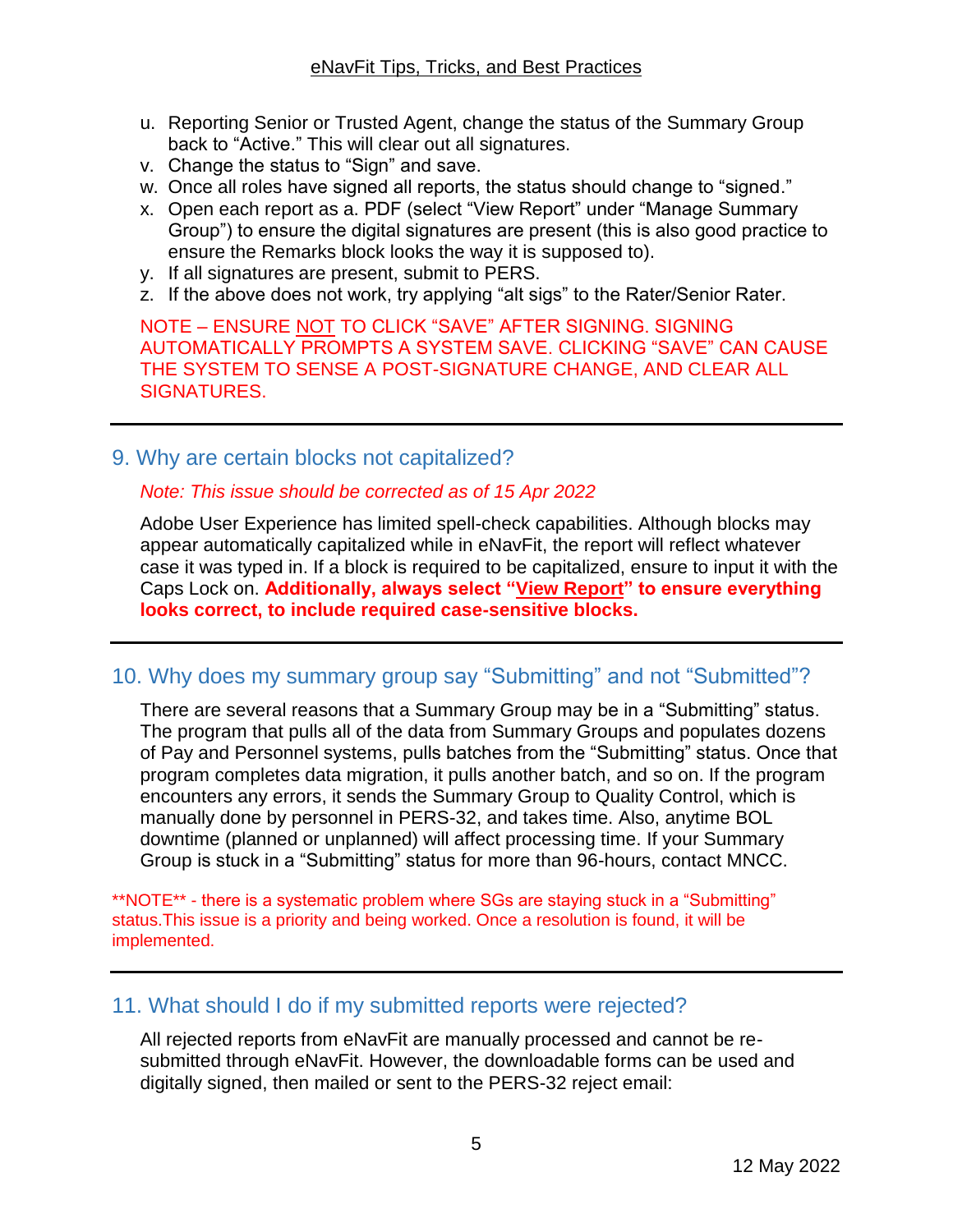[P32REJECTS@NAVY.MIL.](mailto:P32REJECTS@NAVY.MIL) A customer service clerk is also available via that email address to assist with rejected reports.

# <span id="page-5-0"></span>12. What should I do if I receive a "Reporting Senior Not Found" error?

If the reporting senior has NOT acknowledged their User Role, the error "Reporting senior not found" will be displayed after the DODID or email address is input and the search button or enter is pressed. Under "Start Appraisal," the "Reporting Senior Not Found" error will occur if the Reporting Senior has not acknowledged their role and selected the blue submit button. The "Reporting Senior Not Found" error will also occur under "Start Summary Group" if the Reporting Senior hasn't acknowledged their role in the system and hasn't added a Trusted Agent to act on their behalf.

## <span id="page-5-1"></span>13. How should I address reports that cannot be signed by raters, senior raters, or members?

If any of the signatories cannot sign a report, aside from the Reporting Senior (mandatory), the RS or TA can apply "Alternate Signatures" (toggle next to each signature) under "Manage Sumamry Group" and select a reason from the drop-down menu. **Ensure not to leave the reason blank**, as this is required by policy, but the system is missing this validation (being addressed), which has resulted in eNavFitsubmitted SGs being rejected by PERS.

### <span id="page-5-2"></span>14. As a trusted agent, I created a summary group, but my reporting senior cannot see it.

*This is usually caused when a TA acknowledges the role of the RS. The interface reads the TA with the RS information, but the SG is associated with the TAs DOD ID. This cannot be changed online. The TA must follow these steps:*

- a. Select "Manage SG" tab
- b. Change the RS information from the RS to your info, save, and submit (blue button)
- c. Select "Active" then "Open" the affected SG
- d. "Download" the affected SG via the appraisal manager
- e. Open the downloaded .PDF appraisal manager. The file name should be "eNavFit-FE Manager-XXX", save to preferred location.
- f. Scroll up to page 3 on the .PDF, click on the RS DOD ID (asterisks will change to numbers), change number to the reporting senior's DOD ID, save
- g. Delete the online SG (change status to delete), select save
- h. Upload offline SG via .PDF (Start SG > Upload)
- i. Have RS check to see if they can now see the SG via "Manage SG" > "Active"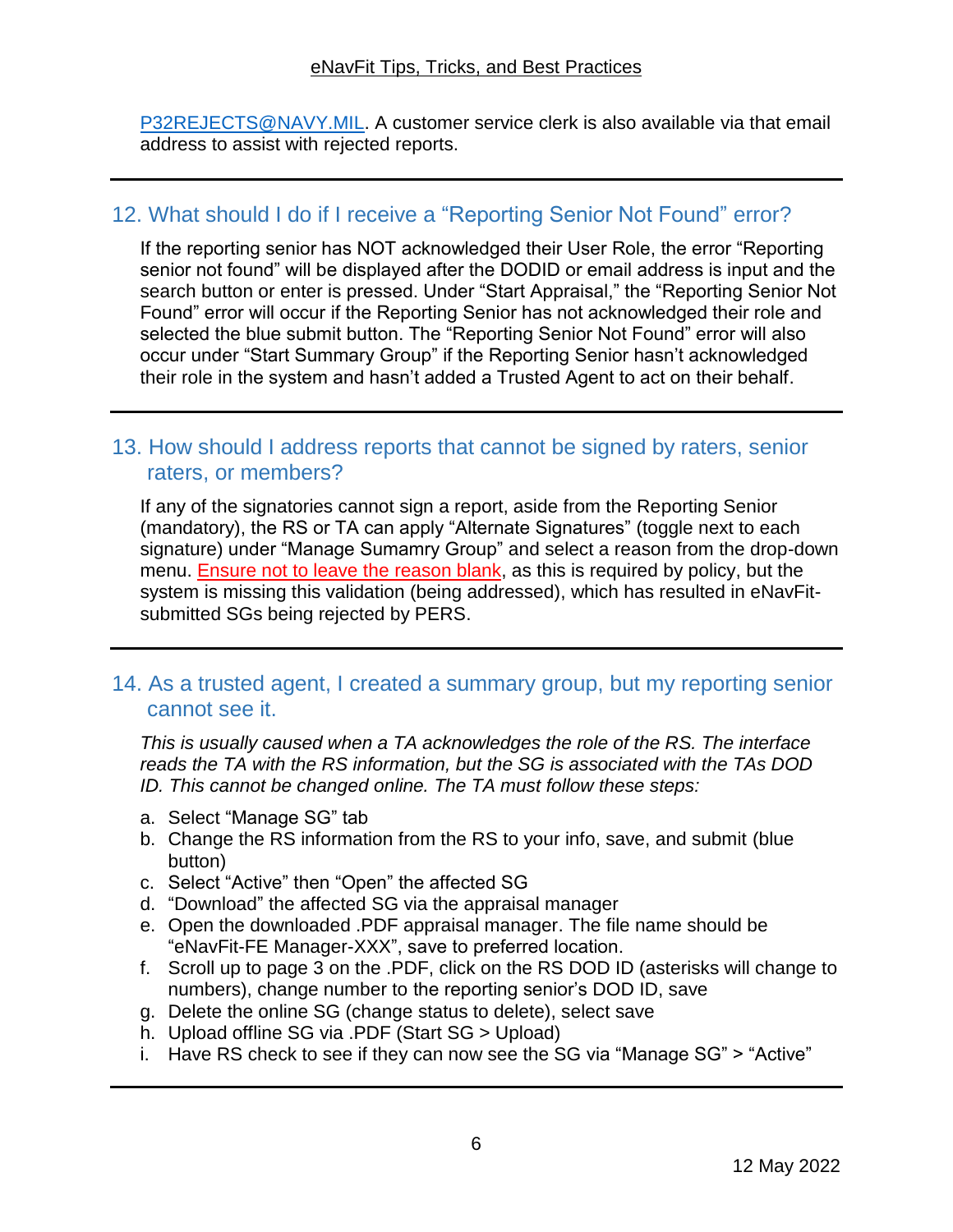## <span id="page-6-0"></span>15. I cannot find a member of my summary group in eNavFit/ has an inactive BOL account – what do I do?

*To manually add members to a summary group, it must be done offline:*

- a. "Open" the applicable SG via "Manage SG"; ensure status is "Active"
- b. Click the "Download" buitton, save the SG .PDF locally (title should be "eNavFit-FE Manager-XXX" – do not change the name)
- c. Open the Appraisal Manager (.PDF you just downloaded). Ensure all reports are present
- d. Return to eNavFit, change the SG status to "Delete", save
- e. Return to the Appraisal Manager, click the black folder icon next to the SG name
- f. Select the "Add Report" icon
- g. Populate the DOD ID, Name, Email, UIC, Grade/Rate, and Designator if Officer (leave blank if Enlisted), select "Ok"
- h. Repeat steps f. h. for additional members not found in eNavFit
- i. Save and close the Appraisal Manager
- j. Return to eNavFit, select "Start Summary Group"
- k. Select "Upload an offline form"
- l. Click the "Browse and Upload" button
- m. Locate and select the downloaded Appraisal Manager, wait to ensure full upload, select "Submit"
- n. Select "Manage Summary Group", open uploaded SG, verify newly added members are present
- o. Add SG information to added reports (Reports > Show > Open)

# <span id="page-6-1"></span>16. What can I do if my Summary Group is stuck in a "Submitting" Status?

*Because this issue does not have a work-around, below are steps to print and mail reports:*

- a. Open the Summary Group from the "Submitted" List
- b. Change the Summary Group Status to "Route"
- c. Download all reports within the Summary Group (select the download button on the member tab, or open and download them from the "Appraisal Task")
- d. Open a downloaded report
- e. Change the member's DODID to SSN (double-click the asterisks)
- f. Change the Reporting Senior's DODID to SSN (double-click asterisks)
- g. Place the report in "sign mode" (ensure thorough review irreversible, recommend saving a copy beforehand)
- h. Print the report
- i. Route report for wet signatures
- j. Repeat steps d-i for all other reports within the summary group
- k. Complete a Summary Letter (downloaded from eNavFit)
- l. Populate the Summary Group Average calculated on the Summary Letter on Block 45 of all reports
- m. Mail signed Summary Letter and Reports to PERS